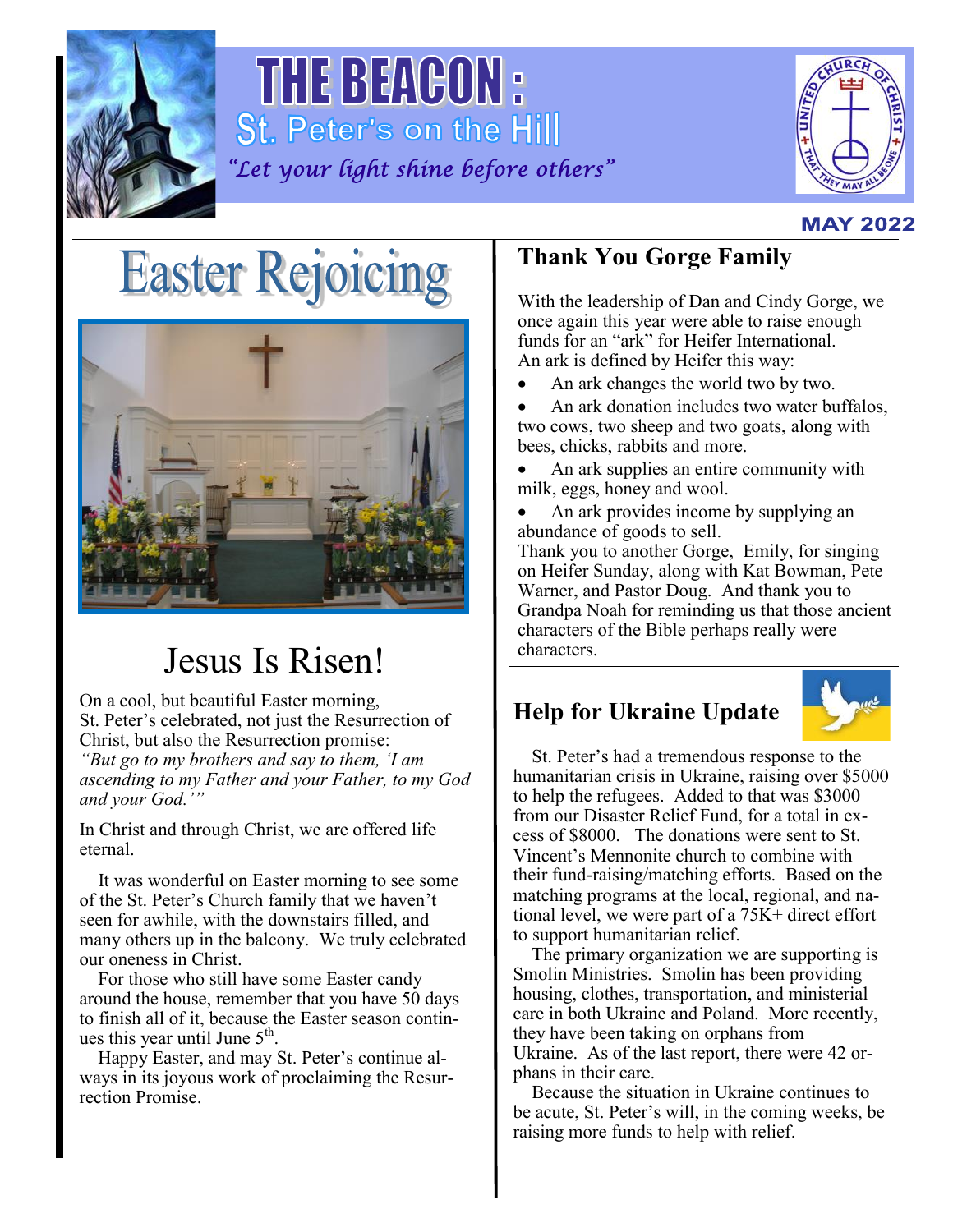### **Sign-ups**

Please take a moment to look at our new sign-up board located in Fellowship Hall. Here, you will find a description for each item we need help with on Sundays. We'd like to get the next few moths filled for Lectors, Ushers, Flowers and Social Hour.

We now have a contract with a local florist. If you sign up for altar flowers, you have the option to have them delivered.



#### **Thank You Yeakles**

Thank you to Diane, Doug, and Tate Yeakle for mulching and beautifying the garden in front of the church in time for Easter.



## **Calling For All Grad Names**

It's that time of year again and we are gathering the names of graduates.

We would like to recognize the accomplishment of all high school, vocational school, and college Graduates in the June Beacon and June 5th worship service.



## **CONCERT**

**ST. PETER'S PIKELAND CONCERT SERIES presents Rob Curto and Melissa Brun on Sunday, May 15th at 3:00 pm at St. Peter's Pikeland.**

**Accordion-player, composer and singer Rob Curto** is New York City-born, but currently resides in his adopted city of Philadelphia. Rob plays Upbeat, Innovative, Accordion-driven American Roots Music, influenced by artists from Bela Fleck to Buckwheat Zydeco.

Rob has a long history of music-making, with roots in a musical family steeped in the music of swing-era America, over 20 years of experience playing Brazilian dance music, and half a decade deeply immersed in Irish traditional music through his mentor Billy McComiskey. Rob has been described as bringing a "workingman's spirit to the bellows-craft of the accordion". ([www.robcurto.com\)](http://www.robcurto.com), FB: RobCurtoMusic, IG: @robcurto

**Cellist Melissa Brun** is a freelance and teaching artist in Phoenixville. She hosts a private teaching studio of 30 students from her home, teaches at Waldron Mercy Academy, and manages the Chester County Youth Orchestra. Melissa is a String Clinician and Outreach Supervisor for D'Addario Orchestral where she presents virtual workshops to students and educators about strings, the string-making process, and how to make educated string choices. Melissa is also a member of the Irish trio, Maggie's Boots, and half of the creative writing team and per-

The Big Idea Committee. Their self-titled debut album is out this spring! Follow FB: Melissa Brun, IG: @CelloGal), or visit her website [\(www.melissabrun.com\).](http://www.melissabrun.com)

former for the children's music group,

**A reception and a meet-and-greet with the artists will follow the concert. Mark your calendars, you won't want to miss this one!**

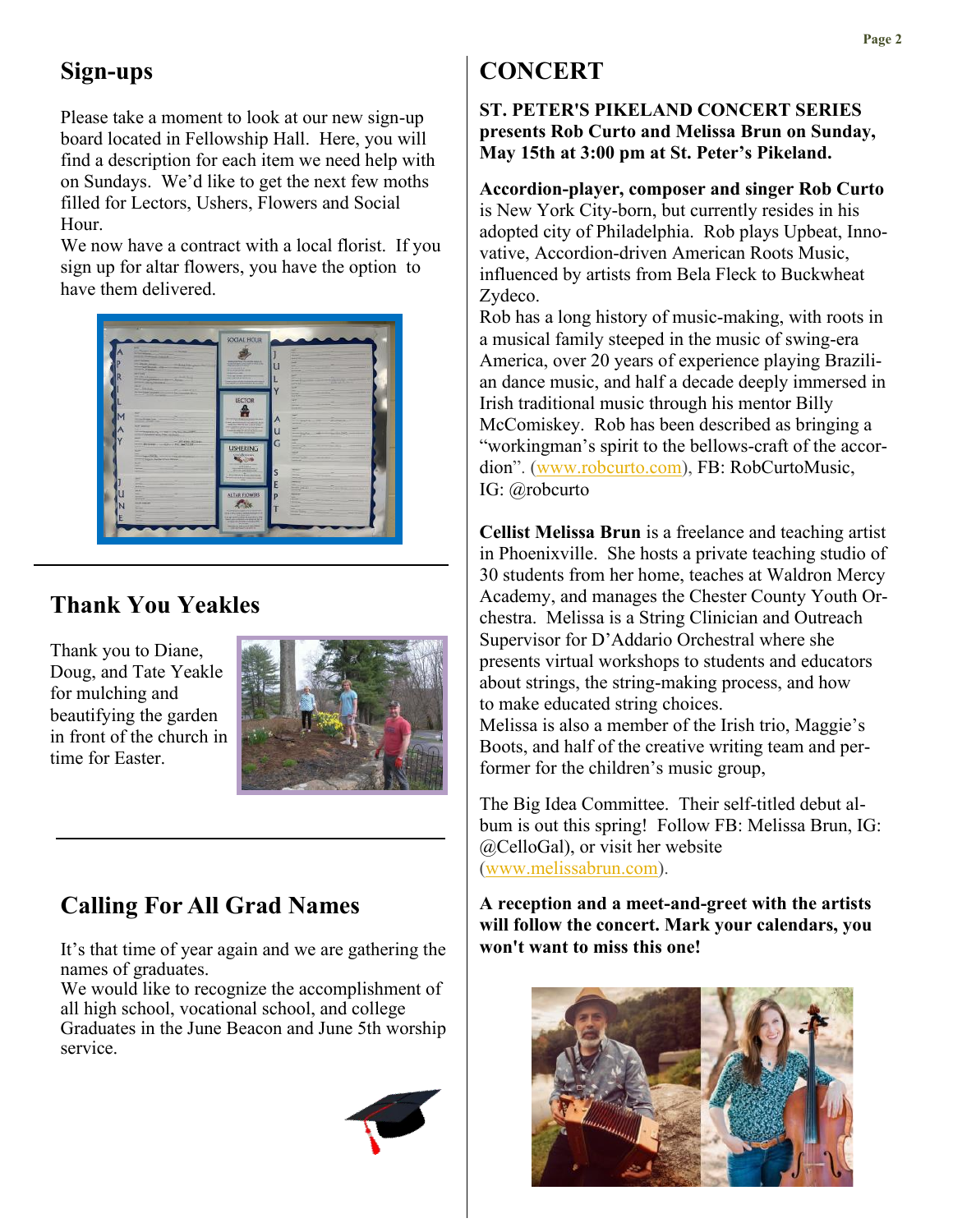#### **Fisherman's Breakfast**

The Fisherman's Breakfast was a success, as we raised a little over \$1000 for the Habitat for Humanity mission. Although attendance was down this year, donations were generous, and were in

line with prior years. Thank you to all the volunteers on the Fisherman's Breakfast team who once again did a great job. If you missed this year's breakfast, be sure to come next Palm Sunday for the best breakfast in town!



#### **Live Stream Ending**



Because of ongoing technical problems and other issues, we will no longer be live streaming our Sunday services.

Thank you to the Warner family who have carried us through the entire time of covid; first, with placing services on YouTube, and then live streaming our worship services.



#### **IMPORTANT**

Many of you have logged in to your on-line directory account. Thank you for taking the time to update your information and add your photos.

This on-line directory is a very helpful tool for our members to stay in touch and also help place faces with names. *If you have not updated and added your photo yet, and need help with this process, please contact Jill Cook in the church office and she can help you. This photo can be formal or informal.*

We would like to make paper copies of the directory available *soon*, and will need correct information and photos. If you need help logging on, please contact Jill right away.

#### **Citizen's Advocacy Event**

Go to: https://citizenadvocacycc.org/events/

to purchase tickets.



#### **Mother's Day Geraniums**

You may purchase Mother's Day geraniums up until Sunday, May 1st. Contact Kathleen

Wachsmuth to place your order. Order forms will be inserted into the Sunday worship bulletin up until May 1st as well.

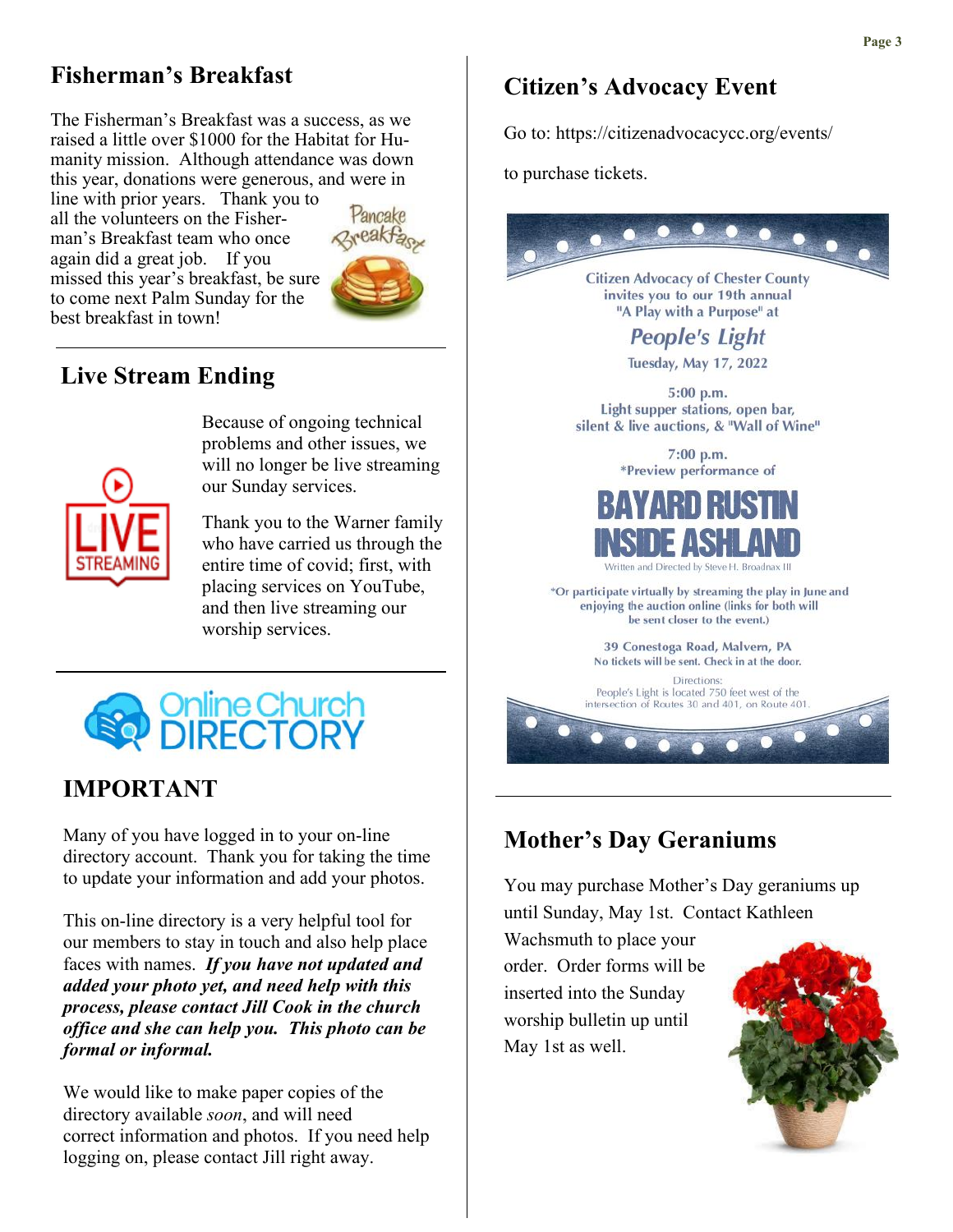

#### *May Birthdays*

| Dylan Smiley            | 5/1  |
|-------------------------|------|
| Susan Hanson            | 5/7  |
| Julia Beatty            | 5/9  |
| Jacqui Cornog           | 5/9  |
| <b>Chett Breiling</b>   | 5/11 |
| Kristen Wookey          | 5/15 |
| Reagan Basile           | 5/15 |
| Meg Zaro                | 5/16 |
| Ashlee Bradbard         | 5/16 |
| Allen Barry             | 5/16 |
| Haley Smith             | 5/19 |
| Shawn Nordhoff          | 5/20 |
| Trevor Johnson          | 5/22 |
| Thomas Page             | 5/23 |
| Doug Yeakle             | 5/24 |
| Jenny Osborne           | 5/25 |
| <b>Christy Bullard</b>  | 5/25 |
| Dave Wise Jr.           | 5/25 |
| <b>Bennett Nordhoff</b> | 5/25 |
| <b>Scott Barry</b>      | 5/27 |
| Pam Booraem             | 5/28 |
| Courtney Sproule        | 5/28 |
| <b>Blake Boden</b>      | 5/28 |
| Lena Duffield           | 5/29 |
| Rebecca Nieuwenhuizen   | 5/30 |
| Debbie Spranger         | 5/30 |
| <b>Justin Mest</b>      | 5/30 |
| Andrew Wookey           | 5/30 |

## **Wedding Anniversaries**

Scott and Kathy Barry David and Victoria Cagliola TJ and Diane Dunn Charles and Virginia Garber Scott and Cindy Maguire Ken and Dawna DeRosa Whitlatch Tom and Sandy Raichle





Happy Mothers Day to the mothers in our lives. We wish you the best day and year ahead. As we journey through this trying time, we acknowledge and appreciate all that you do with great respect.

"A mother's happiness is like a beacon, lighting up the future but reflected also on the past in the guise of fond memories." —Honore de Balzac

**Memorial Day** commemorates the men and women who died while in the military service of their country, particularly those who died in battle or as a result of wounds sustained in battle. In other words, the purpose of Memorial Day is to memorialize the veterans who made the **ultimate sacrifice** for their country.

"A hero is someone who has given his or her life to something bigger than oneself." - Joseph Campbell



## **Looking into June…….**

Maureen Wookey is organizing another dinner for Bethany Children's Home on June 7th. Stay tuned…...